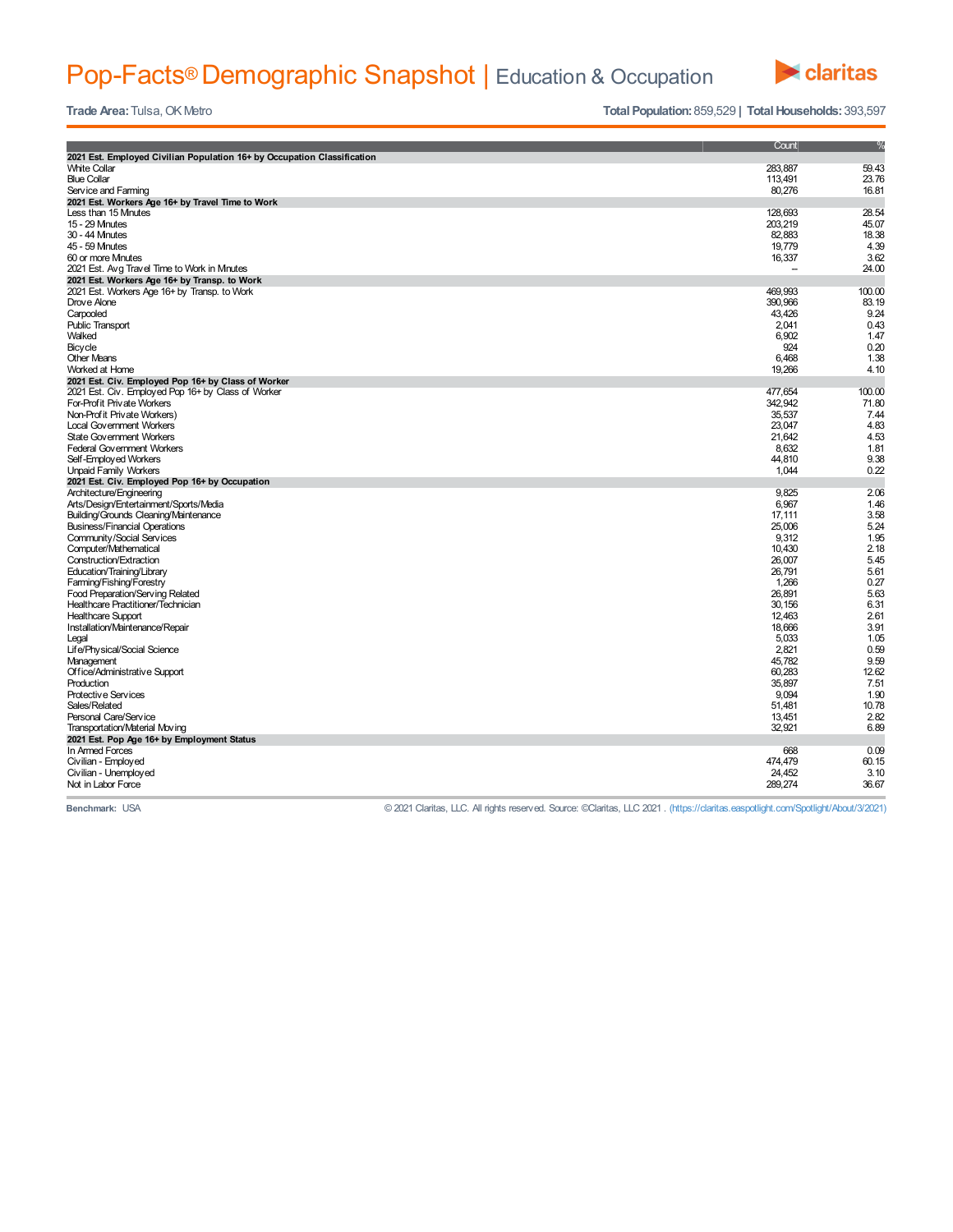## Pop-Facts® Demographics | Employment & Occupation



**Trade Area:** Tulsa, OK Metro **Population:** 1,006,246 | **Households:** 393,597 **OCCUPATIONAL CLASS\*** 59.4% Index: **99** White Collar **UNEMPLOYMENT RATE** 4.9% Index: **96** Percent of civilian labor force unemployed **METHOD OF TRAVEL TO WORK: TOP 2\*** 83.2% Index: **109** Travel to work by **Driving Alone** 9.2% Index: **103** Travel to work by **Carpooling OCCUPATION: TOP 10\***



*\*Chosen* from percent composition ranking

Benchmark: USA **Example 2021 Claritas, LLC. All rights reserved. Source: ©Claritas, LLC 2021** . (https://claritas.easpotlight.com/Spotlight/About/3/2021)

| (imps://claritas.caspolityrit.com/opolityrit/~bodivo/zozil) |           |        |         |  |  |
|-------------------------------------------------------------|-----------|--------|---------|--|--|
| ndov Coloro:                                                | $\sim$ 80 | 90.110 | $110 +$ |  |  |

| Index Colors: | <80 | 110<br>$80 -$ |  |
|---------------|-----|---------------|--|
|---------------|-----|---------------|--|